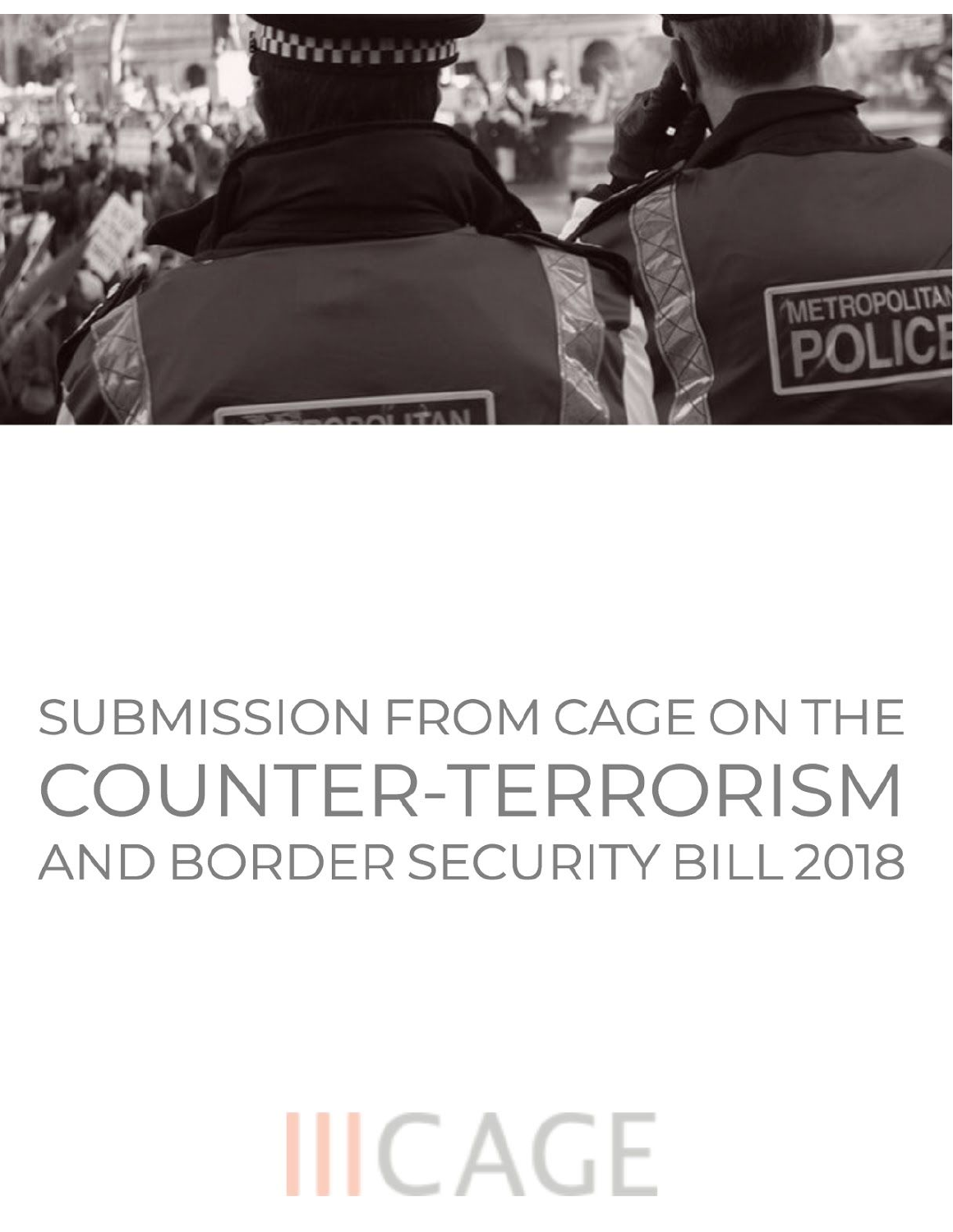### **Submission from CAGE on the Counter-Terrorism and Border Security Bill 2018 (July 2018)**

This is a written submission from CAGE.

CAGE is an independent advocacy organisation that campaigns for the rule of law and due process.

#### **Executive Summary**

- · The Counter-terrorism and Security Bill builds upon and expands many aspects of British anti-terrorism law controversially amassed over the past 18 years.
- Rather than heeding calls from across society to fundamentally rethink those approaches to security and counter-terrorism, this Bill sees the government further cement provisions that have seen norms of due process abandoned, and individuals criminalised unjustly.
- · The dangers presented in this Bill are three-pronged. These include:
	- 1. Strengthening the hard arm of policing, by introducing new and broader terror-related offences and longer prison sentences;
	- 2. Widening the scope of surveillance and intelligence-gathering outside the sphere of crime, with new powers to stop, search and detain individuals without suspicion; and
	- 3. Securitising the public sector and space further, by co-opting local authorities further into the counter-terror apparatus.
- · CAGE believes that the Counter-Terrorism and Border Security Bill (CTBS) 2018, will increase an already unreasonable security environment in the UK, beyond all measure of necessity.

#### **Introduction**

On reading through the provisions of the Bill, it is clear that the government seeks to increase the extent of the security state, even if this means enforcing provisions that have already been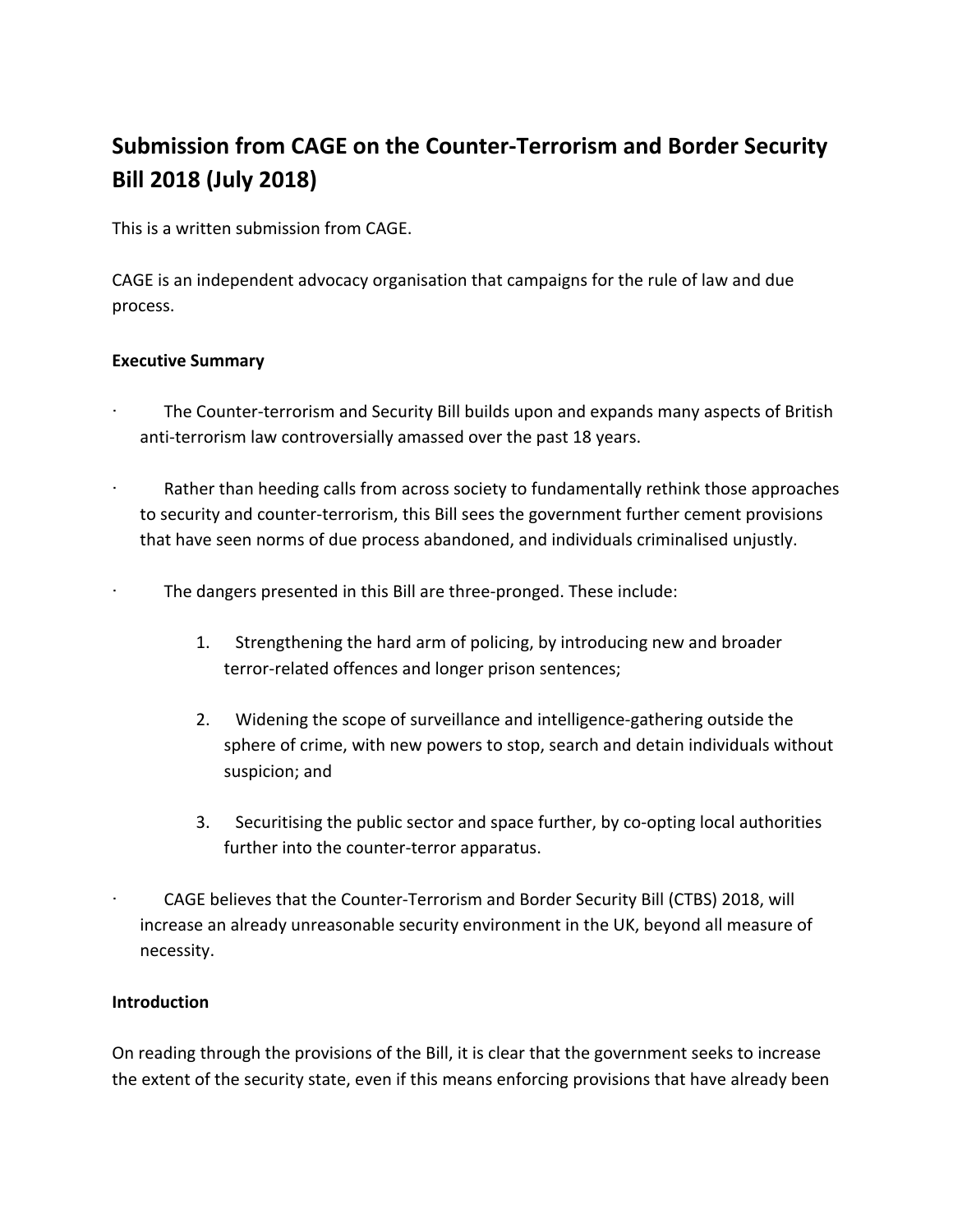deemed unnecessary and even counter-productive through research and case studies we have meticulously detailed over the years. These reports are freely available on our website[1].

CAGE reiterates our basic position in relation to long term solutions to social cohesion in the UK:

- All acts of violence should be treated as criminal law matters through pre-9/11 legislation such as the Offences Against the Person Act and the Fire and Explosives Act.
- · Strict liability offences that relate to possession of materials or the dissemination of ideas should be removed entirely from the statute book and any crimes that incite violence, should be dealt with as crimes of incitement.

The record of the parliamentary discussion on the second reading of the Bill in the House of Commons belied one important aspect missing from any discussion about the trade-off between security and liberty: the experiences of those who would be impacted by this legislation.

Any discussion about such a trade-off, without primarily taking into account the lived experiences of those who have been impacted by unjustified encroachment of the state, is morally indefensible.

In this briefing CAGE will set out some of the key areas of concern. Our findings are based on the experiences of hundreds of clients that have come through our doors, who have related to us devastating accounts of their rights having been taken away through counter-terrorism legislation and policies.

#### **New Schedule 7-type powers at borders**

1.1. The Bill gives officers at ports and borders powers to question, stop, search and detain individuals, mirroring existing powers under the much-maligned Schedule 7 provision of the Terrorism Act 2000:

*Ability for 'questioning and detention of persons suspected of involvement in hostile activity for, on behalf of, or otherwise in the interests of, a State other than the United Kingdom' [Pt 1, s1]*

1.2. These powers can be exercised: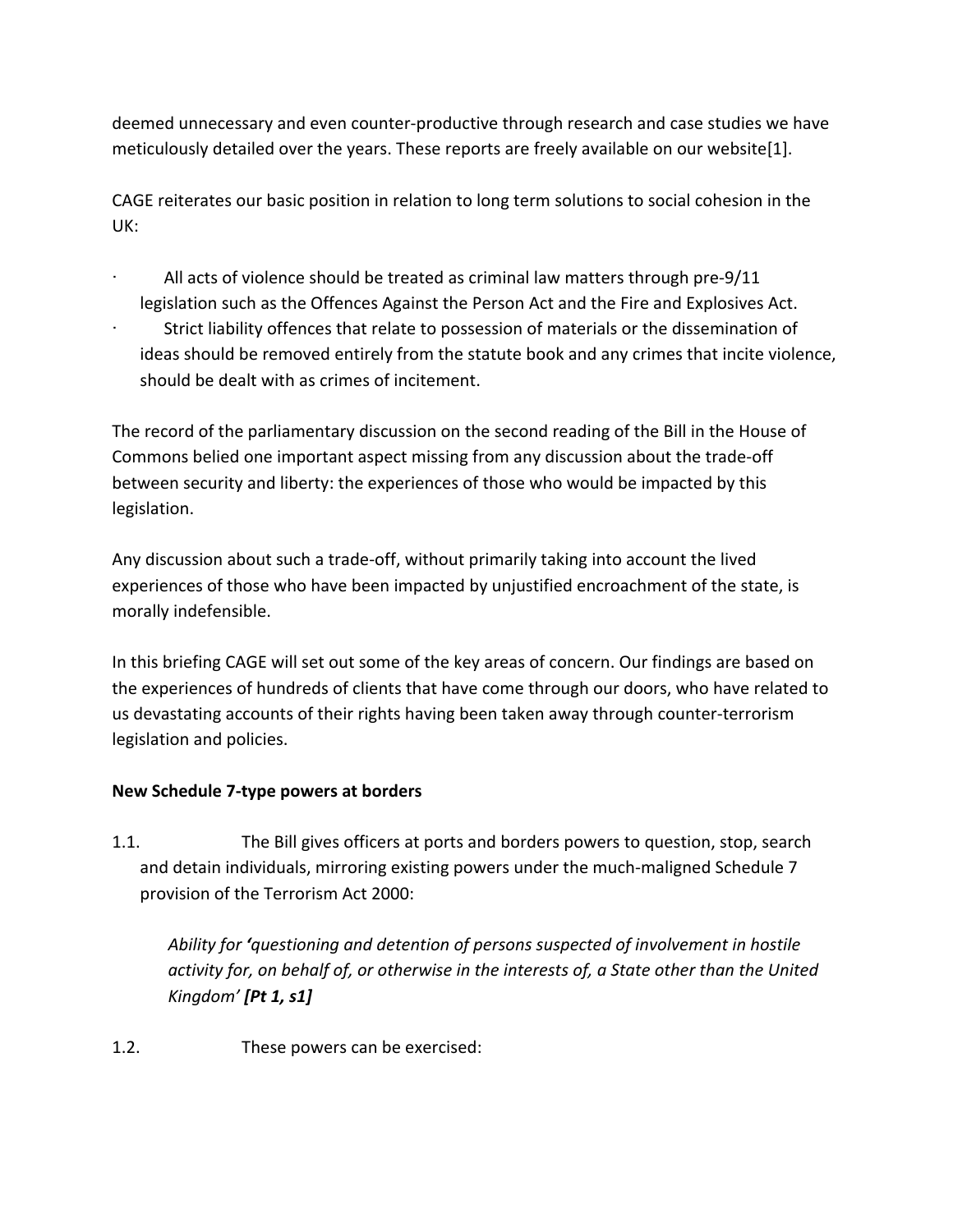- *with or without grounds for suspicion that the subject has engaged in any hostile activity [Pt 1, s1(4)]*
- *with power to search person, ship, plane or items for this purpose [Pt 1, s1(7)]*
- *with power to retain and copy confidential journalistic and protected material* [Pt 1, *s12(10)]*
- *administering a maximum sentence for obstructing this search one year, not three months as under Schedule 7 [Pt 1, s16(2)]*
- 1.3. Whilst detaining individual under this power, the examining officer can:
	- *question detainees before allowing consultation with a solicitor* [Pt 2, s25]
	- *a police officer can also postpone detainee's ability to contact another individual or solicitor to notify them of their detention [Pt 2, s24(3)]*
	- *solicitors can only be consulted in sight or earshot of the officers [Pt 2, s26]*
	- *fingerprints can be taken to verify 'a person's identity [including] references to showing that the person is not a particular person.' (our emphasis) [Pt 2, s27(8)]*

#### *Why is this a problem?*

- 1.4. This introduces a new power that is open to abuse and further undermines the Rule of Law, like Schedule 7 on which it is based. Any increase in intrusive powers in the name of 'security' must be held up to rigorous scrutiny. The justifications given for this power simply do not hold up under scrutiny[2].
- 1.5. Schedule 7 powers themselves have long been criticised for being draconian and flouting norms of due process. Allowing for stops without suspicion of offence invests a large amount of power in officers. This has made Schedule 7 a tool for racial profiling and harassment - and this new power can only continue in the same path.

#### *What is CAGE's stance?*

1.6. CAGE has highlighted consistently the overbearing use of Schedule 7 of the Terrorism Act 2000 and called for its repeal. Therefore we are deeply opposed to powers that expand on or augment those like in this Bill.

#### **CASE STUDY: Muhammad Rabbani[3]**

CAGE's International Director Muhammad Rabbani was stopped under Schedule 7 at Heathrow airport on his way back from the Middle East, having met with a client about a case involving torture[4].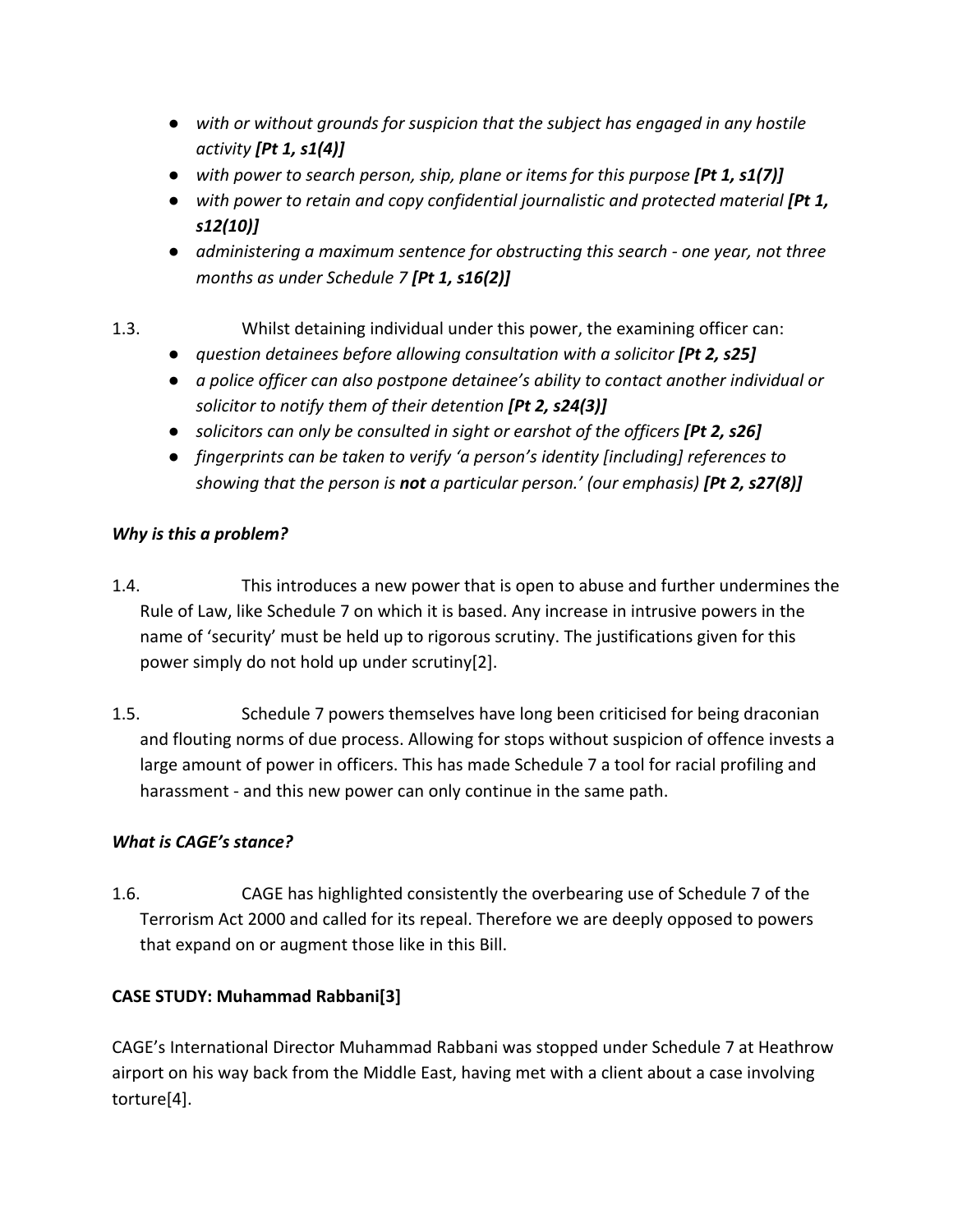He was told to surrender his passwords as part of the stop - including those to his laptop, which contained confidential material relating to the client's case.

Rabbani refused this request, was arrested, and later found guilty of wilfully obstructing a police search under Schedule 7 of the Terrorism Act 2000 and fined.

**Under this new stop and search power, Rabbani would have faced up to a year's imprisonment for obstructing the search - even for the purposes of protecting client confidentiality.**

#### **2> 'Hostile Acts' can be invoked in political and subjective ways**

2.1. Within this new power, the definition of 'hostile acts' is defined as an act that:

*(a) threatens national security, (b) threatens the economic well-being of the United Kingdom, or (c) is an act of serious crime. [Sch 3. Pt 1, s1(6)]*

2.2. However:

*'it is immaterial— (i) whether a person is aware that activity in which they are or have been engaged is hostile activity, or (ii) whether a State for or on behalf of which, or in the interests of which, a hostile act is carried out has instigated, sanctioned, or is otherwise aware of, the carrying out of the Act' [Sch 3. Pt 1, s1(7)] (our emphasis)*

#### *Why is this a problem?*

2.3. Similar to the category of 'extremism', the definition of which is still the subject of dispute but which has become embedded in policing powers in the UK, 'Hostile Acts' is a highly subjective and deeply politicised category of offences that opens up individuals to a range of possible sanctions outside of criminal law.

2.4. The defined language of 'Hostile Acts' is particularly troubling, not only because it is vague in its reach, to include such broad terms as threatening 'national security' and 'economic well-being', but also in relation to its intentionality.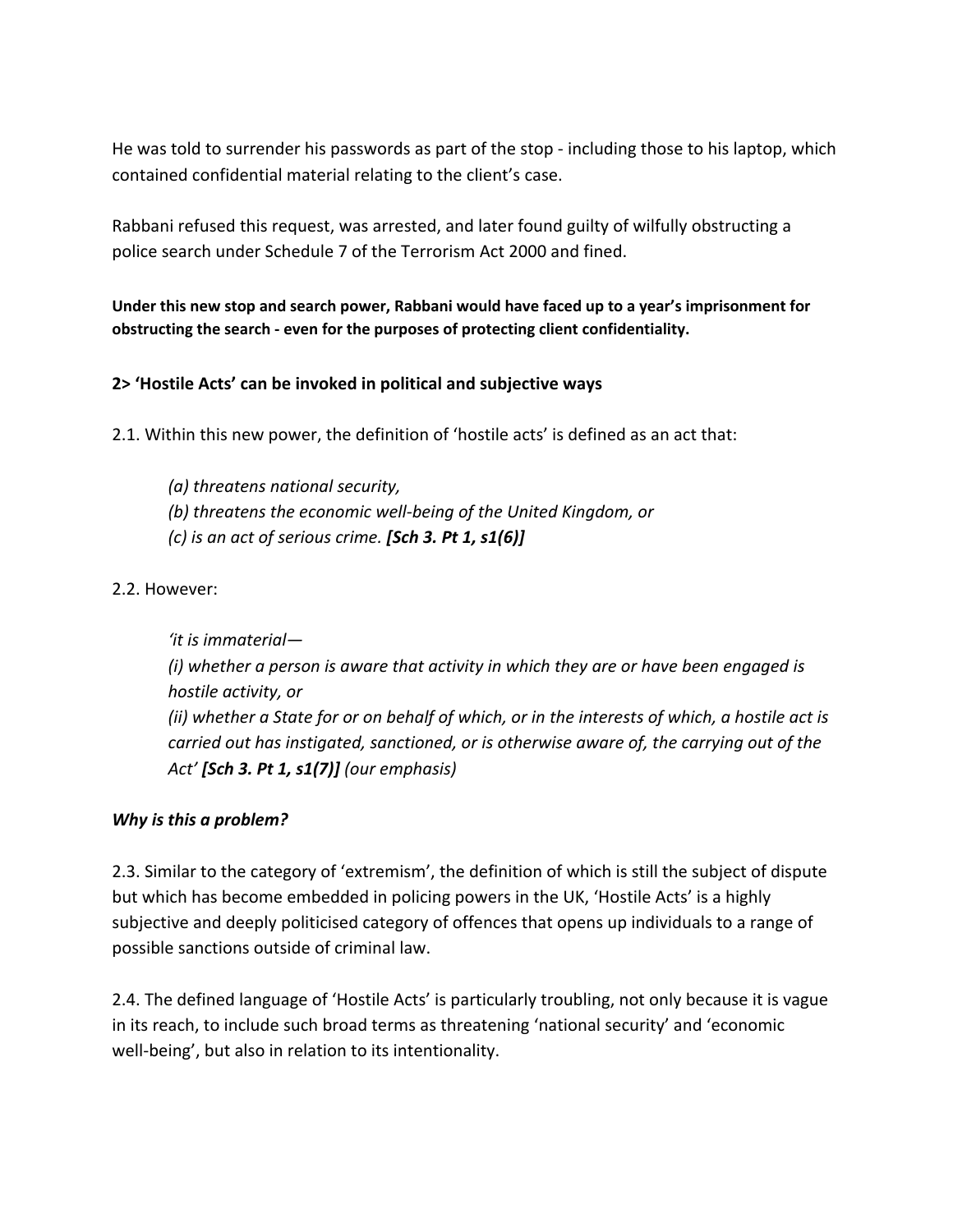2.5. Seemingly from this draft legislation, a person could be stopped for something that they may have done, and yet they may be completely unaware that what they have done is wrong in the eyes of the state. This means anyone can be stopped at the state's discretion.

2.6. This is further exacerbated by the provisions in the Bill that provide cover to officers who make mistakes in the way in which they conduct their examinations. Under Schedule 2, the Secretary of State is to issue codes of practice for examining officers but *'The failure of an examining officer to observe a provision of a code does not of itself make the officer liable to criminal or civil proceedings.'* **[Sch 2. Pt 4, s49(5)].**

2.7. This allows for abuses of power without any accountability.

#### *What is CAGE's stance?*

2.8. The drive to 'stretch' the cast net of policing and surveillance is unnecessary - introducing 'Hostile Acts' as a category of offences only allows for more 'exceptionalised' policing strategies that undermine due process and pre-emptively criminalise individuals. They do nothing to address the actual roots of the issues concerned.

2.9. Just as with the 'counter extremism' agenda, the logic of introducing this new category seems to be circular: the existence of powers to stop Hostile Acts serves no purpose other than to legitimise the existence of powers to stop Hostile Acts.

2.10. We are opposed to this approach and continue to advocate for a return to due process under criminal law where necessary. Security services do not need more political powers.

#### **3> Expansion of powers in relation to viewing 'terrorist material' online**

- 3.1. The CTBS Bill seeks to expand the crime of viewing 'terrorist material' online, which is outlined under the Terrorism Act 2000.
- 3.2. The government has mooted a 'three strikes' system, that will result in a criminal sanction, and extended maximum prison sentences. Viewing such material is an now an offence if:

*'on three or more different occasions the person views by means of the internet a document or record containing information [likely to be useful to a person committing or preparing an act of terrorism]'."* **[Pt 1, Ch1. s3(2)]** And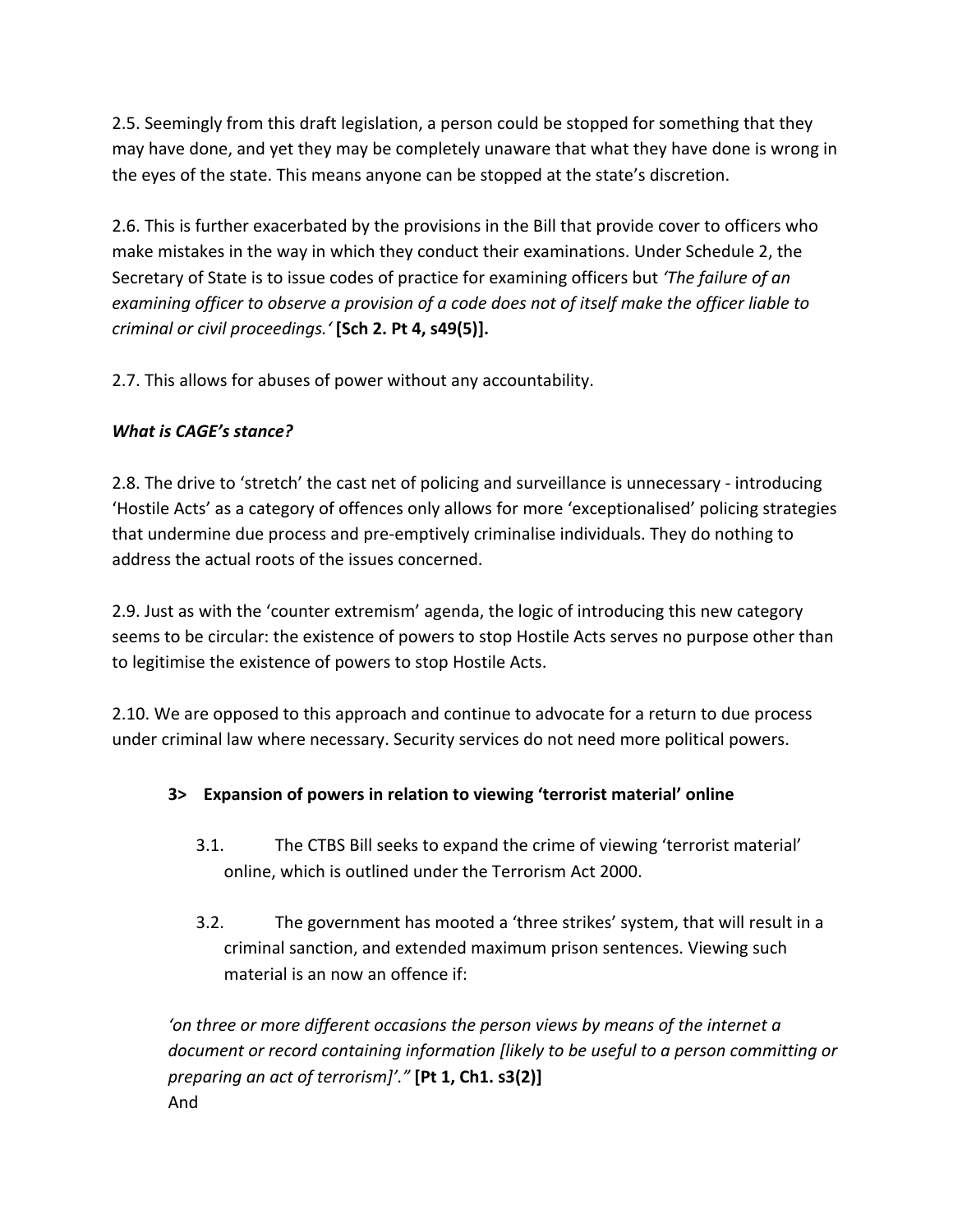*'when doing so the person knows, or has reason to believe, that the record contains, or is likely to contain, information [likely to be useful to a person committing or preparing an act of terrorism]'.* **[Pt 1, Ch1. s3(3)]**

And

*'It does not matter for the purposes of [the above] whether it is the same document or record that is viewed on each occasion or whether a different document or record is viewed."'* **[Pt 1, Ch1. s3(3)]**

#### *Why is this a problem?*

- 3.3. The premise of this power that viewing 'terrorist content' (itself a subjective definition) online draws people towards committing acts of violence cannot justify the wide-ranging criminalisation of activities here.
- 3.4. This three occasions system is particularly problematic as it is reminiscent of the three strikes system that has so plagued African-Americans in the US 'War on Drugs' *(see Michelle Alexander's 'The New Jim Crow')*. As Alexander helps us to understand, there are multiple subjective factors that are applied by those involved in policing and security that result in repeat offending, often without any context, resulting in individuals being given lengthy sentences without due regard for their environment.
- 3.5. This provision risks following the system of mass incarceration in the US, widely decried as being counter-productive and abusive.

#### *What is CAGE's stance?*

- 3.6. This power builds on the mistaken and discredited assumption underlying counter-terrorism policy[5] that so-called 'radicalising' material pushes people along a linear pathway to committing acts of violence.
- 3.7. We continue to oppose this logic as being reductionist, and therefore oppose this power for acting upon it. A non-punishment based approach would be far more useful than criminalising individuals.
- 3.8. For the government to double down on an already-contentious power in this manner is short-sighted and counterproductive. In practice, we believe that expanding these powers will have a deeply censorious impact.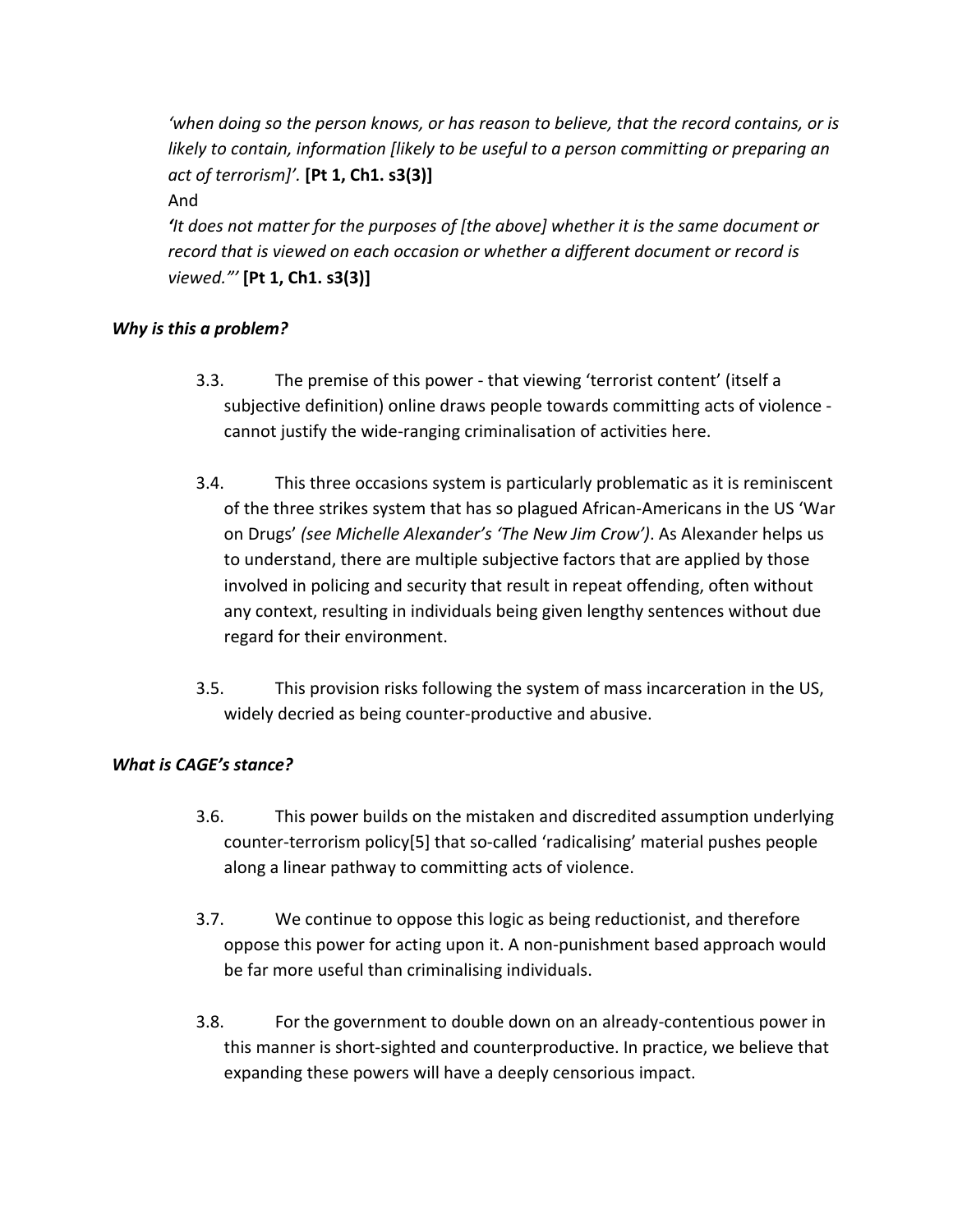#### **CASE STUDY: Umm Ahmed**

**Umm Ahmed had a digital copy of Al Qaeda's** *Inspire* **magazine on her USB, which she was researching into regarding brother's arrest, which she believed was connected to the magazine.**

Following a violent police raid on her home, the police found the file, and she herself was arrested. During sentencing, the judge accepted that Umm Ahmed had possessed the file due to interest in her brother's case, that she posed no threat and that she had no intention of committing violence.

Nonetheless, he sentenced her to 12 months in prison for 'possession of terrorism material', and she was tagged and placed under curfew upon her release.

With the provisions of this Bill, there is the very real possibility of miscarriages of justice like this occurring more often and people being imprisoned without any intent of criminality.

#### **4. Expansion of the 'glorification of terrorism' provisions**

4.1. The new Bill seeks to expand previous provisions on the 'glorification' of terrorism, to also include where it is done "recklessly". As the Bill sets out, there is an offence if a person:

*'expresses an opinion or belief that is supportive of a proscribed organisation, and in doing so is reckless as to whether a person to whom the expression is directed will be encouraged to support a proscribed organisation.'* **[Pt 1, Ch1. s1]**

4.2. The maximum sentence for such an offence is also increased to 15 years. **[Pt 1, Ch2. s6]**

#### *Why is this a problem?*

4.3. 'Glorification' offences under the Terrorism Act 2006 are already controversial, marking a further shift away from prosecuting actual acts of violence towards policing thought and behaviour.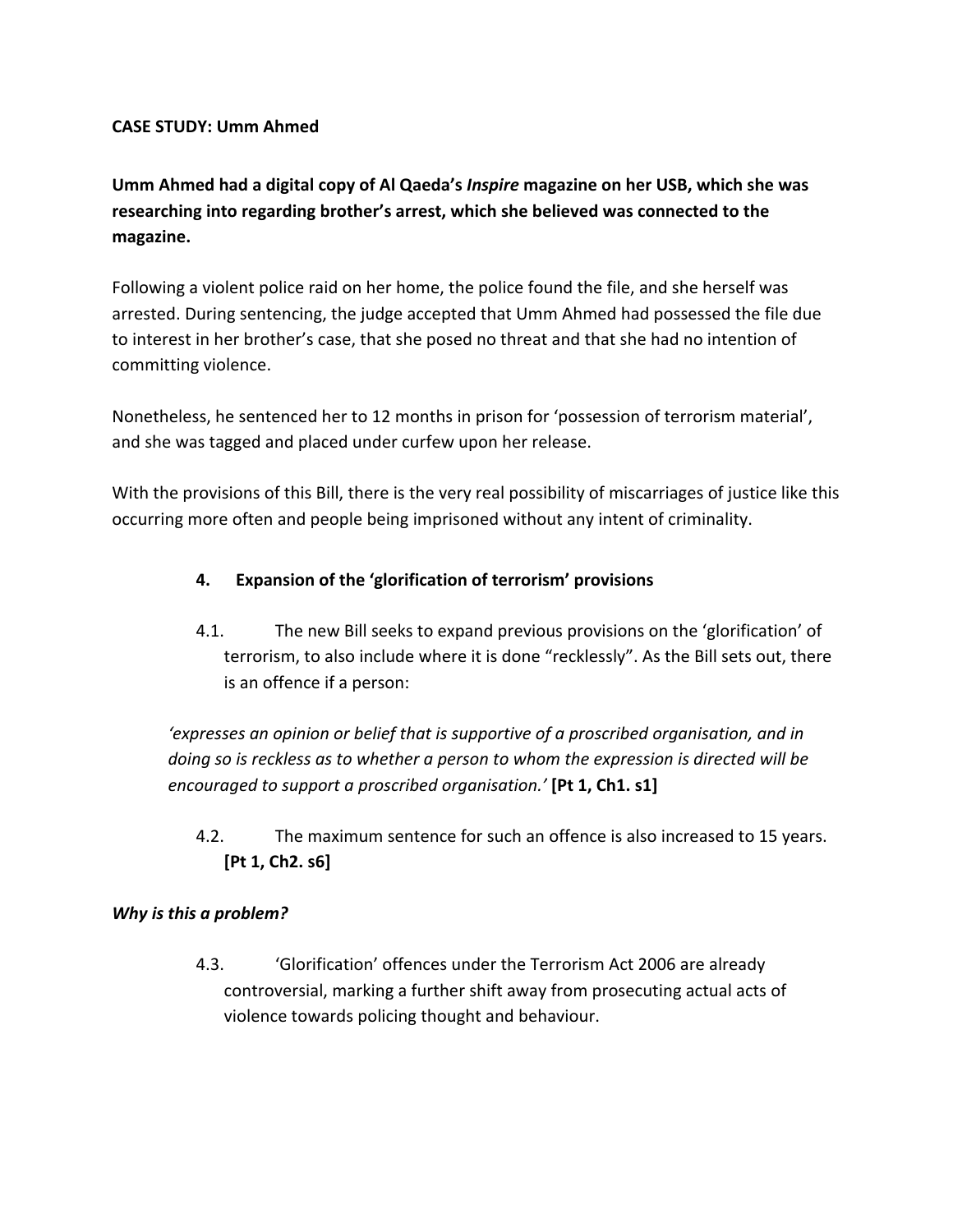4.4. This Bill builds on those foundations, allowing subjective assessments to be made on the impact of one individual's statement to another, and risk being open to abuse.

#### *What is CAGE's stance?*

- 4.5. CAGE reiterates our position that the only crimes of incitement that should be prosecuted, are direct instances of incitement to murder, where there can be a clear legal understanding that an individual is actively inciting others to commit acts of violence.
- 4.6. Vague provisions as they have been set out in the Bill, that permit for an assessment of recklessness based on political interpretations, subvert the principles of criminal justice.

#### **5. Expansion of offences 'with terrorist connections'**

5.1. Beyond the actual planning or preparation of a terrorist offence, the Bill also includes the emphasis on also charging those offences that have a 'terrorist connection' which is understood as:

*'Aiding, abetting, counselling or procuring the commission of an offence/conspiracy and incitement to offence specified in [Schedule 15 of Terrorism Act 2000]'* **[Pt 1, Ch2. s173]**

#### *Why is this a problem?*

- 5.2. To draw on the experience in the US again, the US Federal Sentencing Guidelines have similar provisions that have permitted the US prosecutors to bring in allegations of terrorism at sentencing proceedings of offences. This has resulted in heavy sentences, even where there was not actual involvement in terrorism – and has resulted in gross miscarriages of justice (see CAGE's report 'Too Blunt for Just Outcomes'[6]).
- 5.3. In a similar vein, there is concern that the evidentiary standard to prove a 'terrorist connection' will be significantly lower than the required criminal justice standard, permitting individuals to be prosecuted with allegations of terrorism that are not proven in court.

#### *What is CAGE's stance?*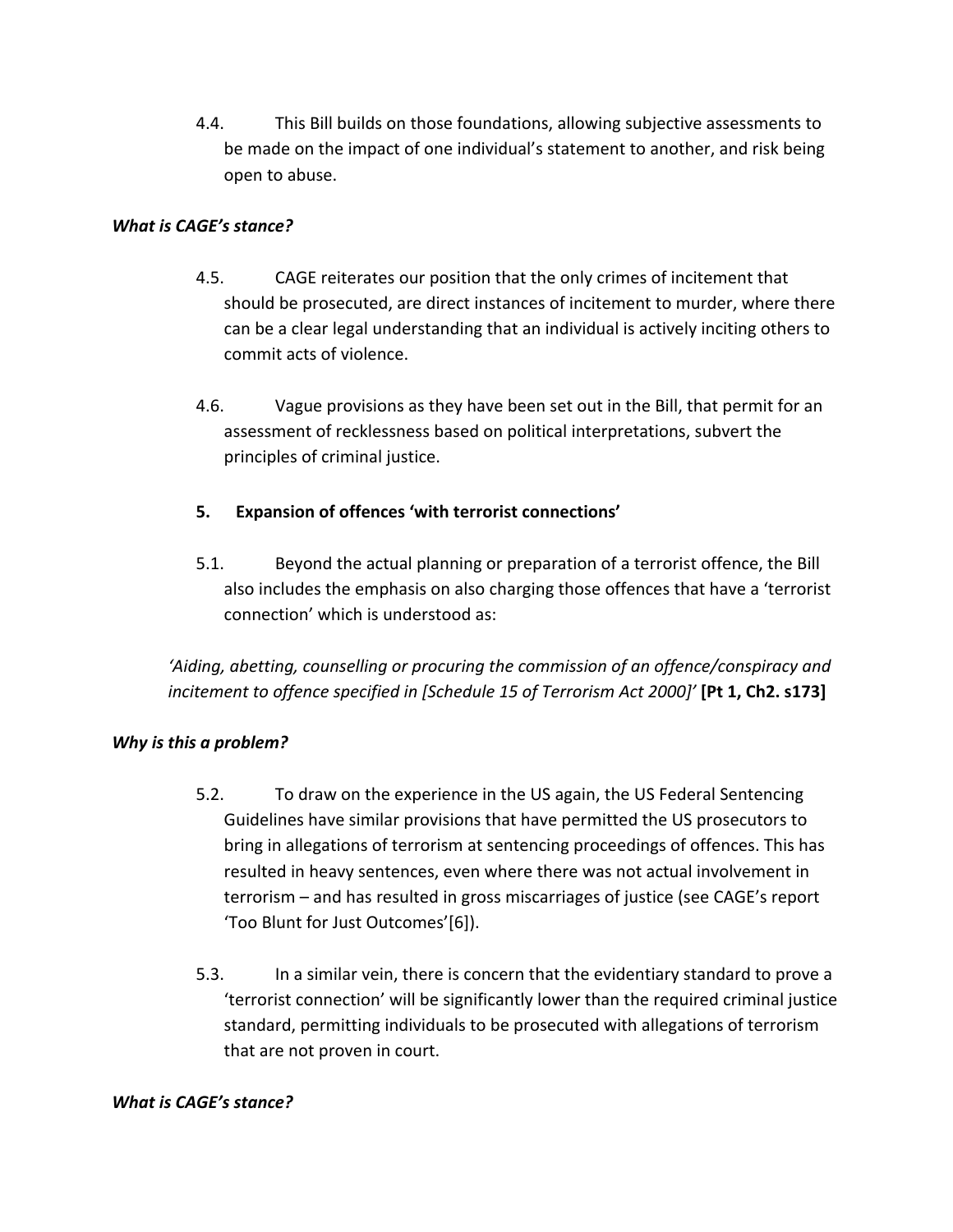- 5.4. As we have long argued, 'counter-terrorism' legislation has allowed the state to shore up powers of policing outside the standards of due process by practicing them on a test population - primarily Muslims - and that this is then brought to bear upon the rest of the population. This Bill seems to reaffirm that reality.
- 5.5. In conjunction with Schedule 4, these provisions seem to be lowering the bar for what can be considered terrorism as well as 'civilian-ising' terrorism by embedding terrorism offences into a range of other laws which previously concerned themselves with violent and/or sexual offences.

#### **6. The expansion of Channel powers to the public sector will erode trust**

- 6.1. The Counter-Terrorism and Security Act (CTSA) 2015 placed a requirement on all public sector (and in some cases private sector) institutions to stop individuals from being drawn into terrorism by enacting the Prevent policy known as the 'Prevent duty'.
- 6.2. This Bill extends the power of local authorities to make referrals to Prevent's Channel stream, which previously was allowed only to police. **[Pt 1, Ch.4 s18]**

#### *Why is this a problem?*

6.3. The emphasis on the public sector being given wider powers to play a role in tackling so-called 'radicalisation', is through using local authorities to play a more active role. This serves as part of the push to securitise the public sector, and turn those very institutions of social welfare and service into branches of the state's surveillance apparatus. This can only result in a climate of subjective reporting and deep mistrust between the population and the public sector that is meant to serve it.

#### *What is CAGE's stance?*

6.4. CAGE believes that this move is cynical in attempting to dissociate the idea of Prevent and Channel interventions from policing, as part of its rebrand as 'safeguarding'.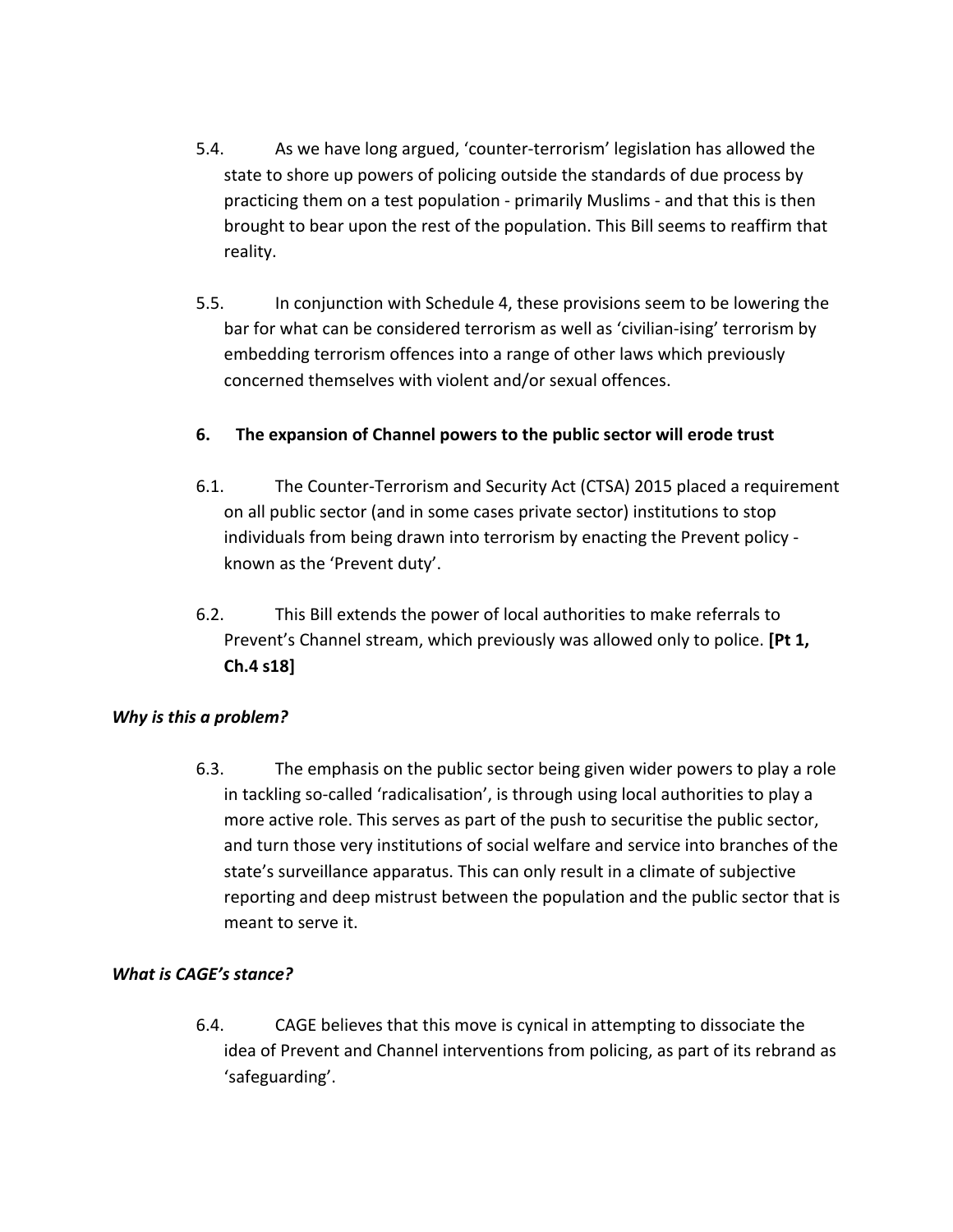- 6.5. As CAGE has written about in many reports, we believe that the best way to combat the risk factors that might cause vulnerable people from all walks of life to become disenfranchised alienated and angry, is to treat the causes of their issues – be they personal, psychological or political – for what they are, and not to see them through a lens of security.
- 6.6. Those with mental health, sexual or domestic violence issues, should not be seen as potential future terrorists – as we have documented to be the case – but they should rather be seen as those who need assistance from established and objective sectors with a track-record in effective safeguarding.
- 6.7. We also reiterate our belief that Prevent should be scrapped, along with the Prevent duty of the CTSA 2015, based on hundreds of case studies, many of which have been widely published and which illustrate that the policy is deeply counter-productive.
- **7. Public authorities subjectively punishing venues at the own discretion**
- 7.1. The Bill suggests that local authorities should have the power to impose charges on event organisers and venues (including sporting, charity, non-for-profit and social events):

*'for the purpose of protecting a relevant event or a relevant site from danger or damage connected with terrorism.'* **[Pt 1, Ch3. s14]**

#### *Why is this an issue?*

- 7.2. This power could be used by the local authority in a punitive fashion to quell any dissenting voices by making decisions ostensibly based on security, and imposing charges that are unwarranted.
- 7.3. This is a particularly dangerous tool as it will severely inhibit freedom of expression as events will not take place due to prohibitive costs. This could result in local authorities taking on an approach that is in reality a form of thought-policing, but which is exercised subjectively under a political agenda.

#### *What is CAGE's stance?*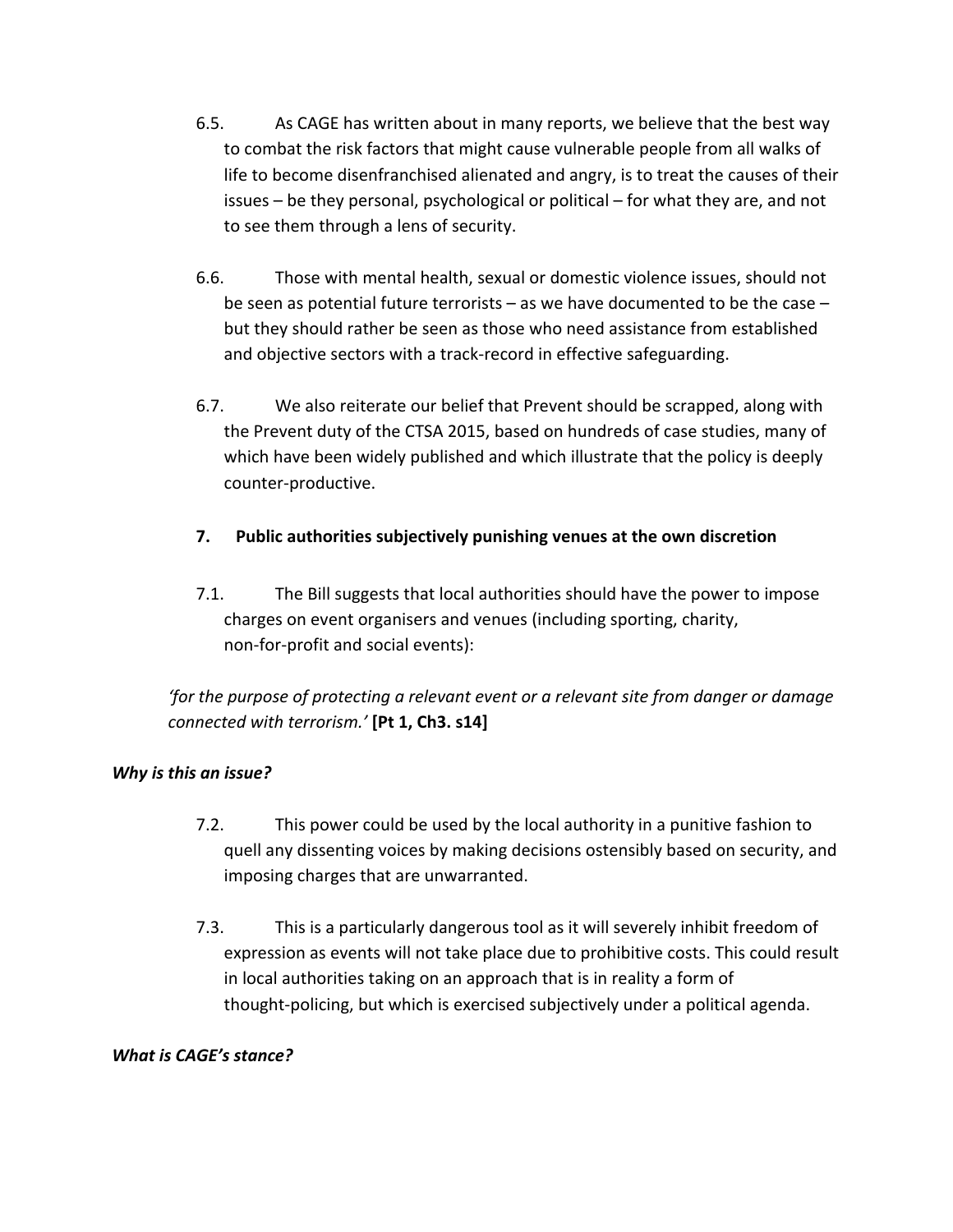7.4. Along with the expansion of Channel powers above, it is clear that the responsibility of surveillance is moving away from direct policing to being placed as a responsibility among local authorities, which they must fulfil under the obligation created under the CTSA 2015. Having been on the receiving end of attempts to stifle our ability to organise perfectly legal events ourselves, we are concerned this power has the potential to be used in a censorious and political manner.

#### **Conclusion**

Rather than heeding calls from across society to fundamentally rethink those approaches to security and counter-terrorism in the name of preserving civil liberties, this Bill sees the further abandonment of norms of due process. This sets a worrying precedent for society that will facilitate further injustices.

As more individuals are criminalised unjustly, so the need for government to take heed of the opinions of those most affected by this legislation will become increasingly urgent. The more those in the corridors of power ignore these important voices, the less the powerful will be viewed as being representative of their population.

We urge government to engage meaningfully with individuals and organisations most affected by counter-terrorism legislation, so that positive responses to our current challenges can be arrived at in a manner that ensures equal justice for all.

#### [1[\]](https://www.cage.ngo/resources) <https://www.cage.ngo/resources>

#### [2[\]](https://www.cage.ngo/europol-report-shows-counter-terrorism-legislation-has-led-to-unnecessary-criminalisation-and-overzealous-policing)

[https://www.cage.ngo/europol-report-shows-counter-terrorism-legislation-has-led-to-unnecessar](https://www.cage.ngo/europol-report-shows-counter-terrorism-legislation-has-led-to-unnecessary-criminalisation-and-overzealous-policing) [y-criminalisation-and-overzealous-policing](https://www.cage.ngo/europol-report-shows-counter-terrorism-legislation-has-led-to-unnecessary-criminalisation-and-overzealous-policing)

[3[\]](https://www.passwithprivacy.com/) <https://www.passwithprivacy.com/>

#### [4[\]](https://www.cage.ngo/35000-pages-of-evidence-implicating-named-us-federal-agents-in-torture-on-us-soil)

[https://www.cage.ngo/35000-pages-of-evidence-implicating-named-us-federal-agents-in-torture](https://www.cage.ngo/35000-pages-of-evidence-implicating-named-us-federal-agents-in-torture-on-us-soil)[on-us-soil](https://www.cage.ngo/35000-pages-of-evidence-implicating-named-us-federal-agents-in-torture-on-us-soil)

[5[\]](https://cage.ngo/wp-content/uploads/2016/09/CAGE-Science-Pre-Crime-Report.pdf) <https://cage.ngo/wp-content/uploads/2016/09/CAGE-Science-Pre-Crime-Report.pdf>